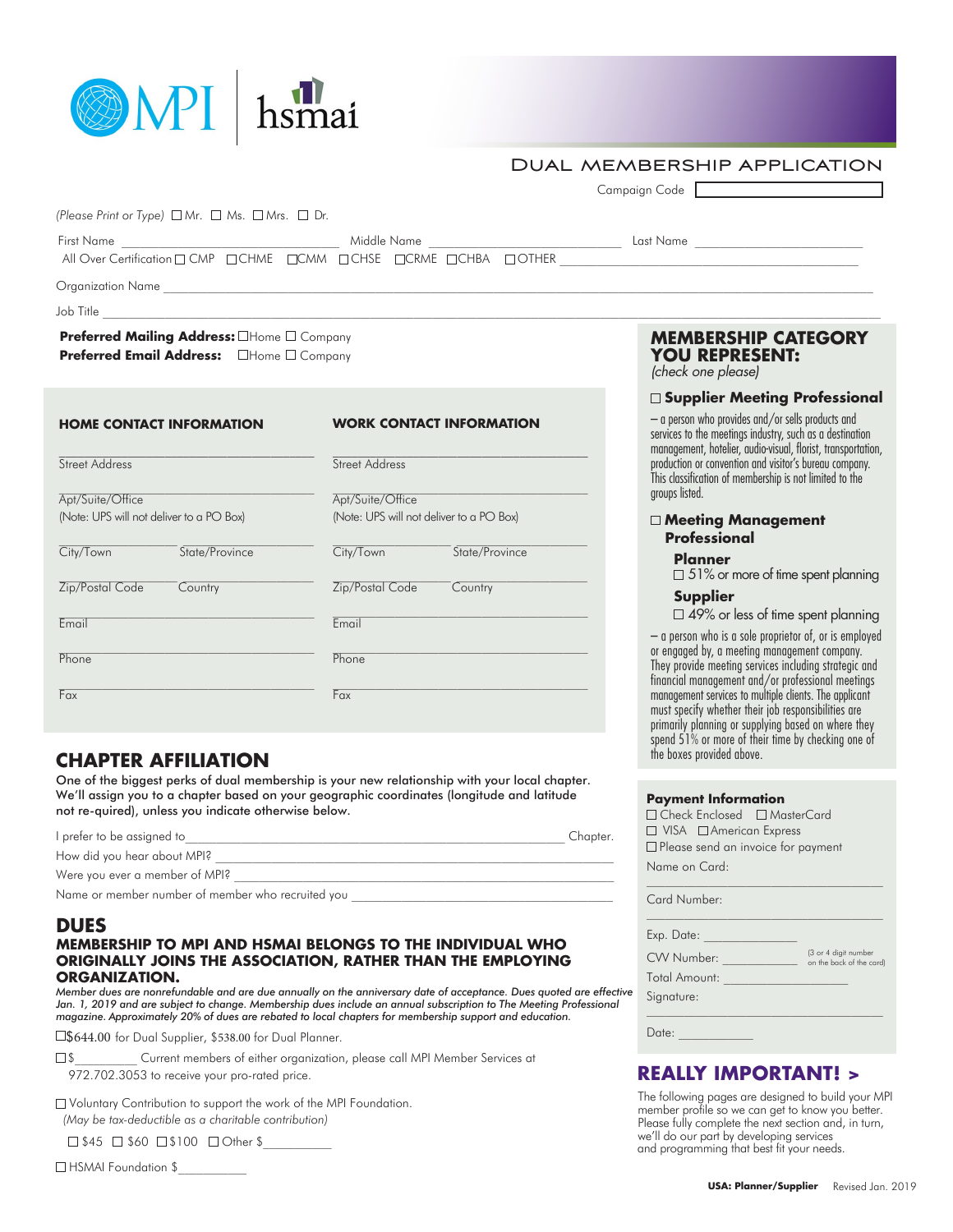# **HSMAI SPECIFIC QUESTIONS**

#### **1. Type of Firm**

 Advertising Agency  $\Box$  Airlines Area Attraction Association Business Intelligence Company  $\Box$  Casino Conference Center **Consultant**  Convention & Visitor Bureau Cruise Line or Passenger Ship Digital Marketing Agency Exhibition Company/Services  $\Box$  Faculty Hotel DOSM-Property Level Hotel Management Company Hotel Representative Firm Hotel Corp/Reg/Nat Sales Office Meeting Planner/Event Planner Online Travel Agency Other Hotel Managers-Property

#### **2. Chapter Selection**

 Arizona – Greater Arizona Chapter ASIA

 Hong Kong/Macau/China/Taiwan □ Singapore/Malaysia/Thailand

#### Australia

CALIFORNIA

- Central California Chapter Greater Los Angeles Chapter
- Northern California Chapter
- Orange County Chapter

San Diego Chapter

Canada – British Columbia

Caribbean – Curacao

- COLORADO Southern Colorado Chapter Denver Chapter Vail Valley Chapter
- **CONNECTICUT** Greater New York Chapter (New York City) Boston Chapter

Delaware – Greater Philadelphia Chapter

District of Columbia – Washington, DC Chapter

**FLORIDA** 

 Central Florida Chapter (Orlando)  $\Box$  Florida Keys Chapter Northeast Florida Chapter (Jacksonville) South Florida Chapter (Ft. Lauderdale-Miami-Palm Beach)

Georgia – Georgia Chapter (Atlanta)

Hawaii – Hawaii Chapter

Illinois – Illinois Chapter (Chicago)

Louisiana – Gulf South Chapter

Maine – Boston Chapter

MARYLAND Maryland Chapter (Baltimore) Washington, DC Chapter

Massachusetts – Boston Chapter

Mexico – Mexico Chapter (Mexico City)

 Minnesota – Minnesota Chapter (Minneapolis-St. Paul)

Mississippi – Gulf South Chapter (Biloxi)

Missouri – Missouri Chapter (St. Louis)

□ Other Industry Service Provider □ Press **D** Public Relations Agency Publishing Company Recruiters/Head Hunters Restaurant/Dinner Theater Rev Manager-Hotel Mgmt. Co. Rev Manager-NSO/Corp. Office Rev Manager-Property Level Student Members **Technology Provider**  Tour & Travel Agents  $\Box$  Training Company Transportation Company

Nebraska – Heartland Chapter (Omaha)

 New Hampshire – Boston Chapter NEW JERSEY Greater Philadelphia Chapter Greater New York Chapter

NEW YORK Greater New York Chapter (New York City)

 North Carolina – North Carolina Chapter (Raleigh)

Ohio – Ohio Chapter (Columbus)

Oregon – Oregon Chapter (Portland)

PENNSYLVANIA Northeast Pennsylvania Chapter (Scranton) Greater Philadelphia Chapter Rhode Island – Boston Chapter

SOUTH AMERICA  $\Box$  Brazil Argentina

 South Carolina – South Carolina Chapter (Charleston)

TENNESSEE Mid-South Chapter (Memphis) Nashville Music City Chapter

TEXAS Austin Chapter Dallas-Ft. Worth Metroplex Chapter Greater Houston Chapter

United Arab Emerites

Vermont – Boston Chapter

VIRGINIA Hampton Roads Chapter (VA Beach) Washington, DC Chapter

Washington – Seattle Chapter

#### **3. Primary Reason for Joining**

 Access to members-only website resources Access to sales & marketing resources Access to weekly industry enewsletter & resources Business development Digital marketing interests  $\Box$  Education Efforts to promote a voice for hospitality Exhibits at HSMAI's MEET tradeshow  $\Box$  Faculty hospitality marketing interests Hotel director of sales & marketing interests  $\Box$  HSMAI Foundation education/charitable activities Networking at chapter or local level **Opportunities to learn new leadership skills**  $\square$  Professional development opportunities Professional networking at HSMAI produced events Resort Marketing interests Revenue Management interests □ Special pricing on tradeshows or conferences

#### **4. Areas of interest**

**Revenue Management** □ Forecasting  $\Box$  Strategy  $\Box$  Pricing  $\square$  Performance Analysis Market Segmentation Channel Management

**Sales**

□ Research  $\Box$  Prospecting Negotiation  $\Box$  Closing Relationship Selling  $\Box$  Sales Strategies Sales Measurements Group Market Trends Leisure Market Trends Corporate Market Trends

**Marketing**

**Advertising**  $\Box$  Digital Marketing **Public Relations**  Internet & Social Media Direct □ Branding Mobile Marketing **Email Marketing** Resort Marketing